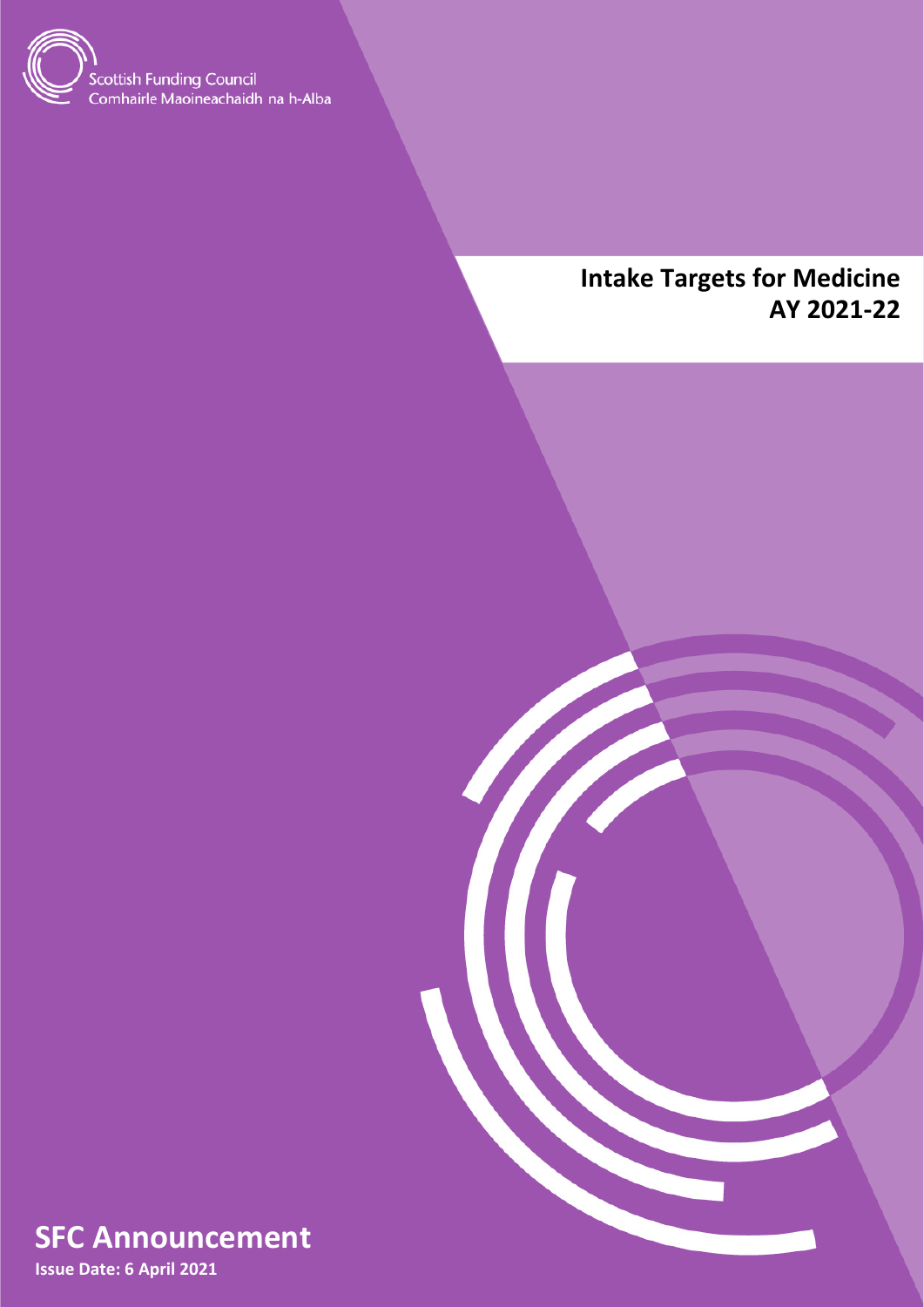## **Intake targets for the controlled subject of Medicine in universities for AY 2021-22**

- Issue date: 6 April 2021
- Reference: SFC/AN/15/2021
- Summary: Announcement of intake targets for the controlled subject of Medicine in universities for academic year (AY) 2021-22.
- FAO: Principals/Chairs of Scotland's universities
- Further **Contact:** Duncan Condie

information: **Job title:** Senior Funding Policy Officer **Department:** Finance **Tel:** 0131 313 6671 **Email:** [dcondie@sfc.ac.uk](mailto:dcondie@sfc.ac.uk) 

> Scottish Funding Council Apex 2 97 Haymarket Terrace Edinburgh EH12 5HD T 0131 313 6500 F 0131 313 6501 **www.sfc.ac.uk**

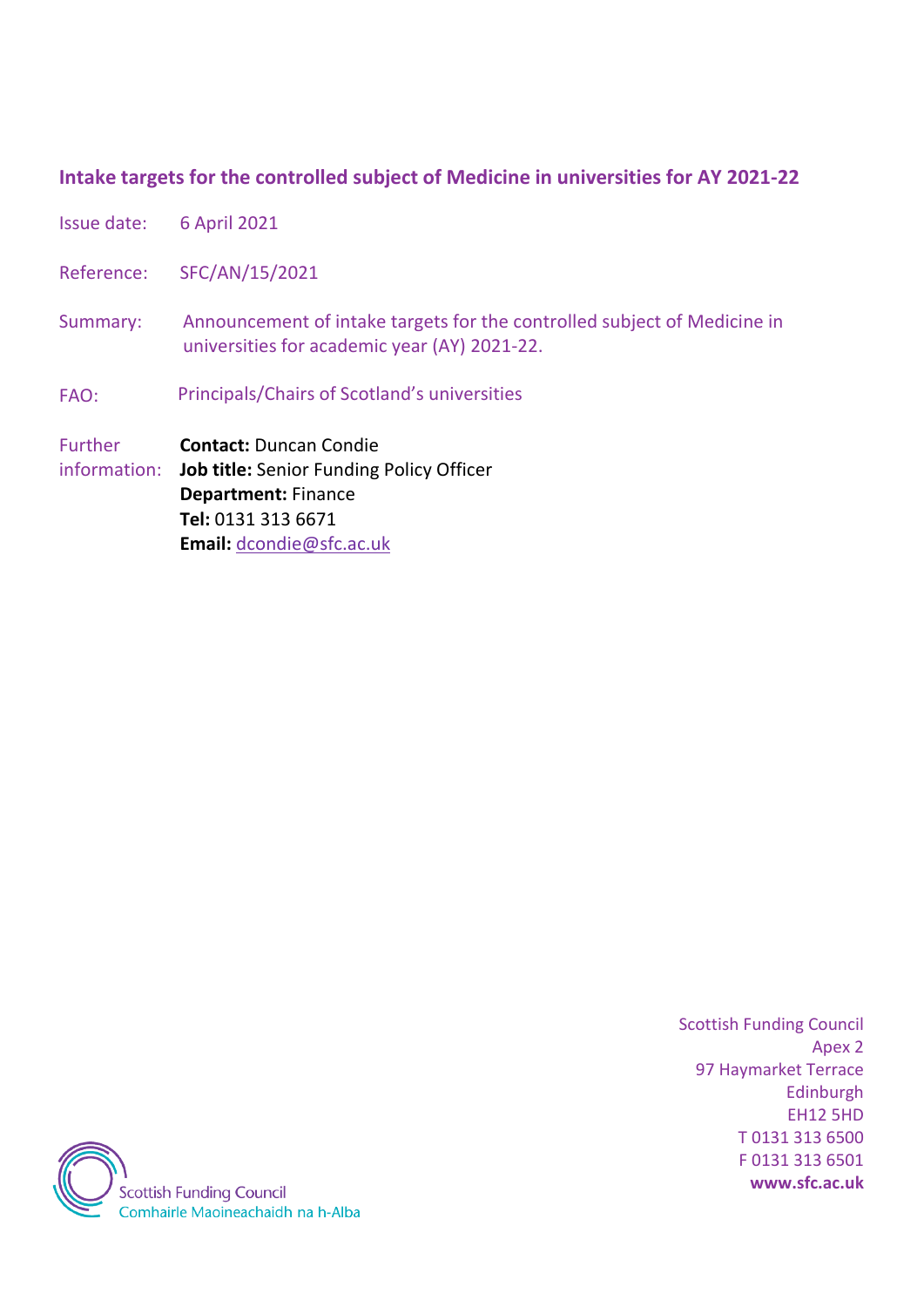## **Contents**

| Intake targets for the controlled subject of Medicine in universities for academic year |
|-----------------------------------------------------------------------------------------|
|                                                                                         |
|                                                                                         |
|                                                                                         |
|                                                                                         |
|                                                                                         |
|                                                                                         |
|                                                                                         |
|                                                                                         |
|                                                                                         |
|                                                                                         |
|                                                                                         |
|                                                                                         |
| Table 1: Intake targets for the Scottish Medical Schools for AY 2021-22 8               |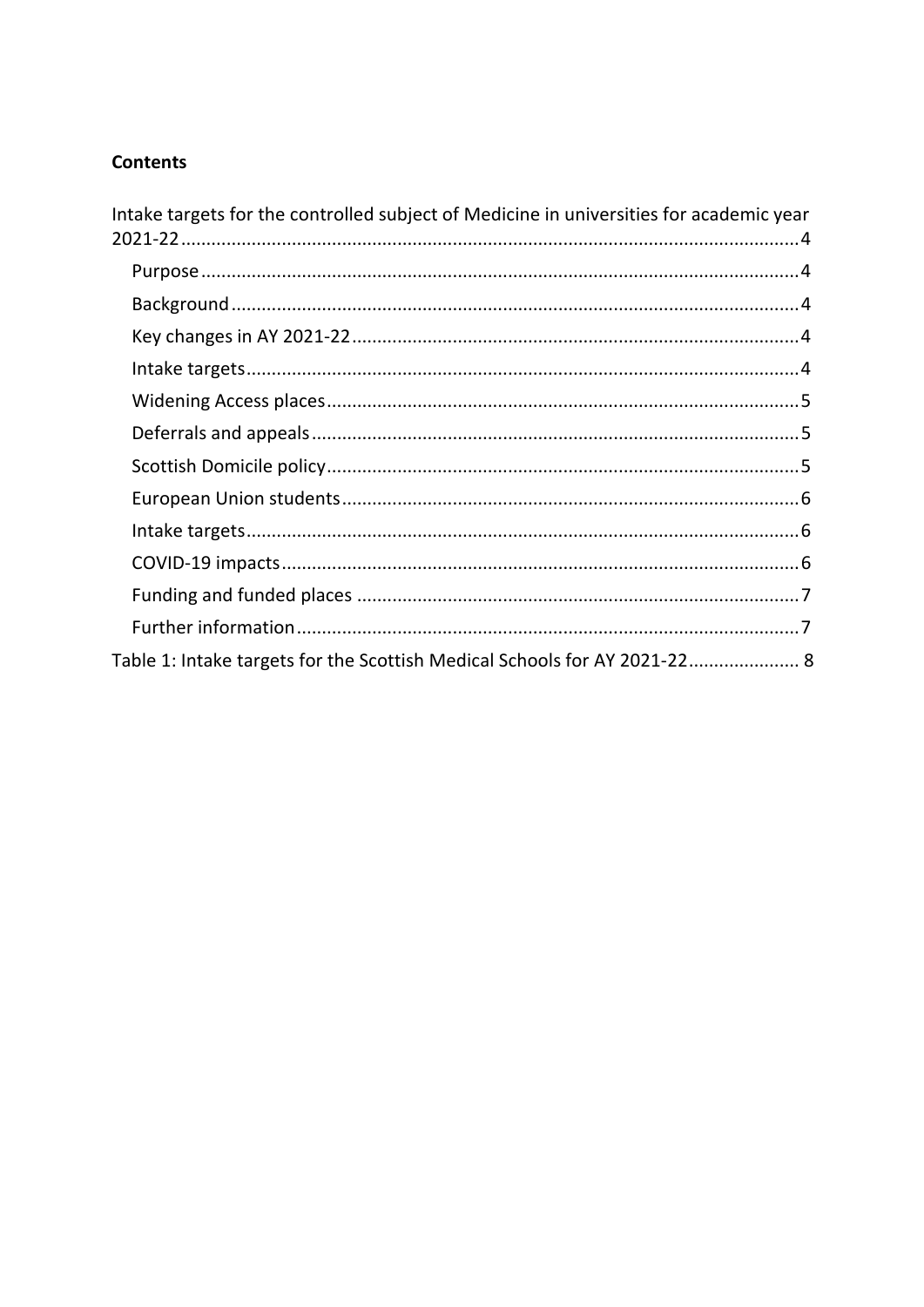## <span id="page-3-0"></span>**Intake targets for the controlled subject of Medicine in universities for academic year 2021-22**

## <span id="page-3-1"></span>**Purpose**

1. I am writing to announce the academic year (AY) 2021-22 intake targets for the controlled subject of Medicine. This is set out in Table 1 below.

## <span id="page-3-2"></span>**Background**

- 2. SFC receives annual guidance from the Scottish Government's Health Workforce Directorate, providing recommended intakes for medical schools in Scotland. This letter of guidance for AY 2021-22 is provided in Annex A.
- 3. Consideration of medical undergraduate numbers for 2021-22 has taken place against a complex background consisting of factors such as the ongoing delivery of Widening Access, ScotGEM and Scottish domicile commitments as well as the changes resulting from the United Kingdom's (UK) departure from the European Union (EU).

## <span id="page-3-3"></span>**Key changes in AY 2021-22**

- 4. The following areas have changed for AY 2021-22:
	- In order to be eligible to be counted against the Widening Access (WA) target students must be from a SIMD 20 area only.
	- The intake target for WA students has increased by 10, to a total of 60 students.
	- The intake target for international students has increased by 14, to a total of 78 students.
	- The Scottish Domicile policy was put on hold in AY 2020-21 due to the COVID-19 pandemic. Therefore, AY 2021-22 will be the second year in which this policy is applied, with full implementation now expected in the intake for AY 2022-23.

#### <span id="page-3-4"></span>**Intake targets**

5. SFC has received guidance from the Scottish Government advising that the recommended intake for Medicine for AY 2021-22 will be **1,117** students.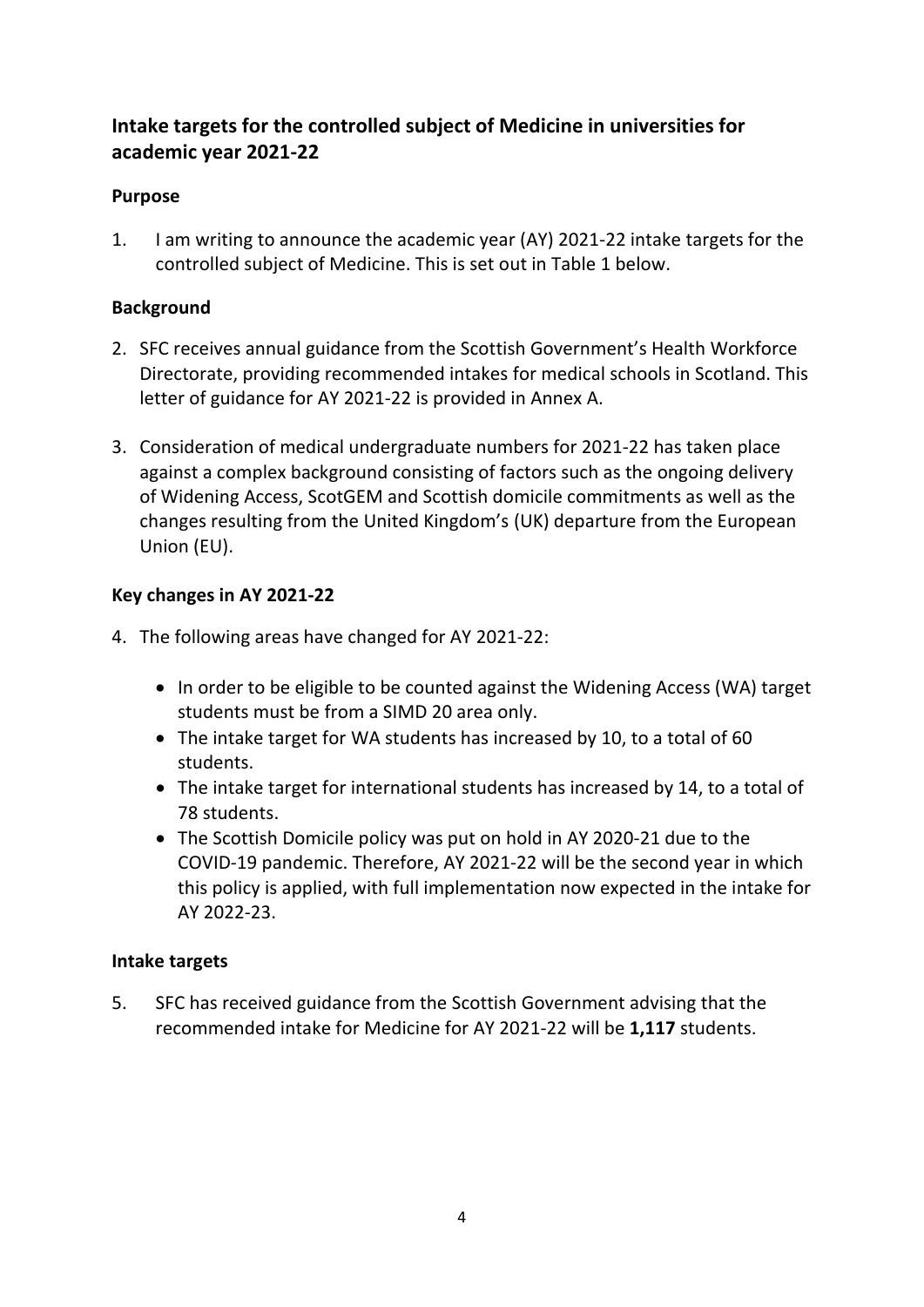- 6. There is a core intake of 784 students with 'Home Fees', rest of UK (rUK), and Republic of Ireland (RoI) status. 612 students from the 784 total must be allocated for students with 'Home Fees' status. The total intake target is broken down as follows:
	- 784 students for the core intake target.
	- 60 students for WA.
	- 55 students for ScotGEM.
	- 85 students for the additional intakes from AY 2019-20 and AY 2020-21.
	- 32 students for deferral applications.
	- 23 students for appeals.
	- 78 international students.
- 7. This intake represents an increase of 79 students compared with last year's baseline target. This consists of: 32 deferrals, 23 appeals, 10 widening access (WA) Places (1% growth), and 14 extra International students.

#### <span id="page-4-0"></span>**Widening Access places**

- 8. The criteria for WA students has changed in AY 2021-22. Students now must be from SIMD 20 areas only to meet Ministerial aims and aspirations on widening access and participation. This is in line with the recommendations from the Fair Access Commissioner Report published last summer.
- 9. A further 10 WA students (1% growth) have been allocated in AY 2021-22. This results in a total of 60 WA students allocated across the five Medical Schools.

#### <span id="page-4-1"></span>**Deferrals and appeals**

10. Should any of the places reserved for deferrals or appeals become vacant, these places should only be made available and allocated to SIMD 20 applicants.

#### <span id="page-4-2"></span>**Scottish Domicile policy**

11. The minimum intake target for students eligible to pay 'Home Fees' was introduced in AY 2019-20 in order to increase the number of medical graduates who would progress to join the Scottish NHS workforce. In light of the extraordinary circumstances of 2020-21, implementation of the Scottish Domicile policy was not possible. Therefore, AY 2021-22 will be the second year in which this policy is applied, with full implementation now expected in the intake for AY 2022-23 (rather than this year being the final year of this policy). In practice, this means that for AY 2021-22 the minimum number of students eligible to pay 'Home Fees' within the core intake target will remain at the same level as AY 2020-21 and increase by 33 in AY 2022-23 while the number of rUK students should decrease by the same number.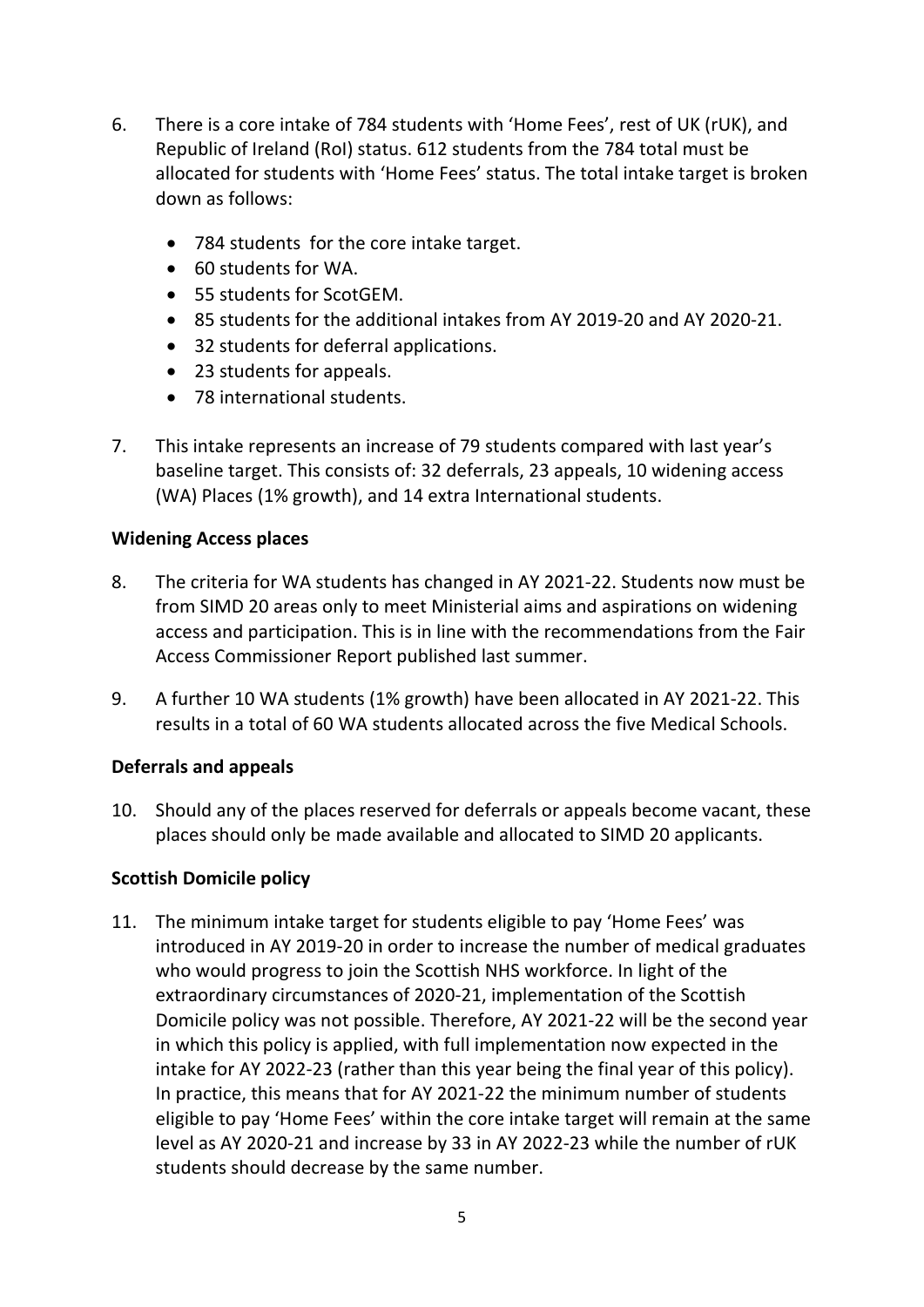12. Students eligible for funding (SEFF) will be used to monitor the Scottish Domicile policy. SEFF will include all students who are assessed as being eligible to pay 'Home Fees' as per the SAAS guidelines.

#### <span id="page-5-0"></span>**European Union students**

13. As a result of the United Kingdom leaving the EU and the transitional period ending in January 2021, EU students without 'Home Fee' status, starting their courses in AY 2021-22 are not eligible for funding by SFC. Students should be classified according to guidance provided by SAAS which can be found at [SAAS: Brexit guidance.](https://www.saas.gov.uk/need-to-know/brexit)

#### <span id="page-5-1"></span>**Intake targets**

- 14. Should you foresee any difficulties in meeting these targets (particularly on the number of 'Home Fee' students) you should make this apparent at the earliest opportunity so that any potential flexibilities could be explored outwith normal tolerance levels. Contact Duncan Condie at SFC (0131 313 6671 or [dcondie@sfc.ac.uk\)](mailto:dcondie@sfc.ac.uk) and Michelle Campbell at Scottish Government (07760 990951 or [Michelle.Campbell@gov.scot\)](mailto:Michelle.Campbell@gov.scot) to further discuss if you feel your institution will not meet your intake target.
- 15. SFC may recover funds from universities who under-recruit eligible students against funded places by more than 3% and apply penalties to universities who over-recruit and exceed their 'consolidation number' by more than 10%, subject to the consideration of any mitigating evidence presented by the university. Specific allocations of funded places will be provided in the final university funding announcement for AY 2021-22.

#### <span id="page-5-2"></span>**COVID-19 impacts**

- 16. Due to the impacts of Covid-19 in academic year (AY) 2020-21, the agreed intake target of 1,038 was exceeded by 100 students, of which 44 were eligible for funding. This was due to the 2020 exam results being regraded and followed the Deputy First Minister's commitment that the Scottish Government would "make provision for enough places in universities and colleges to ensure that no one is crowded out of a place they would otherwise have been awarded." These 100 extra students and the circumstances surrounding them were unique to 2020-21 only and will not be factored into future years' intakes. These extra medical students will be funded by the Scottish Government for each year of their study within their respective Medical Schools.
- 17. As a result, 44 additional funded medical school places were allocated by the Workforce Development Unit to universities in AY 2020-21, as announced in: [Additional university places in 2020-21 following 2020 SQA results,](http://www.sfc.ac.uk/web/FILES/announcements_sfcan142020/Additional_university_places_in_2020-21_following_2020_SQA_results.pdf) published 26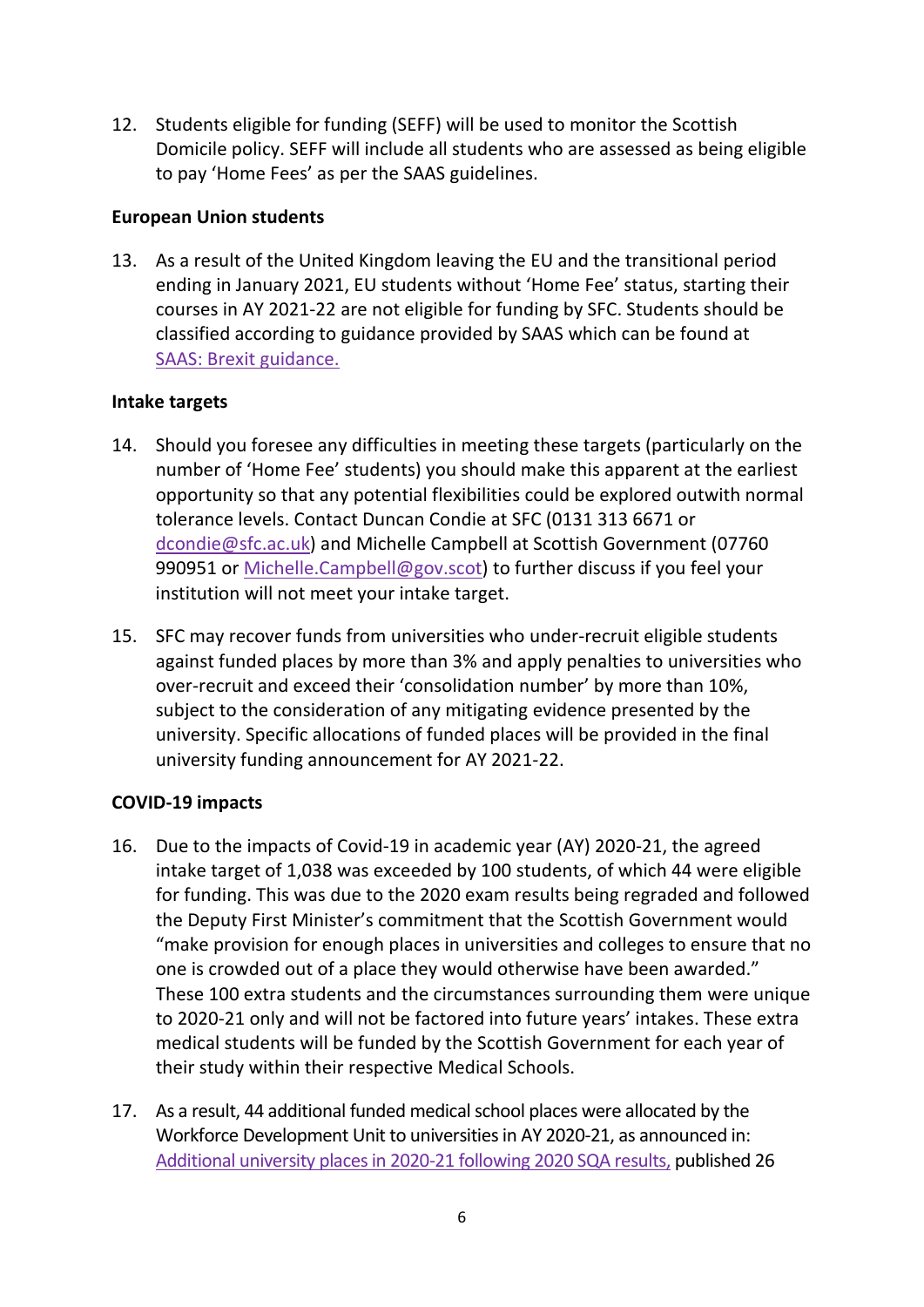August 2020. SFC will be writing to institutions shortly with the details of these additional funded places.

#### <span id="page-6-0"></span>**Funding and funded places**

18. We will provide further information with regards to funding and funded student places for the controlled subject of Medicine in due course, with a view to formally publishing these in the final funding announcement.

#### <span id="page-6-1"></span>**Further information**

19. Please contact Duncan Condie, Senior Funding Policy Officer, tel: 0131 313 6671, email: [dcondie@sfc.ac.uk.](mailto:dcondie@sfc.ac.uk)

L. Machard

**Lorna MacDonald**  Director of Finance